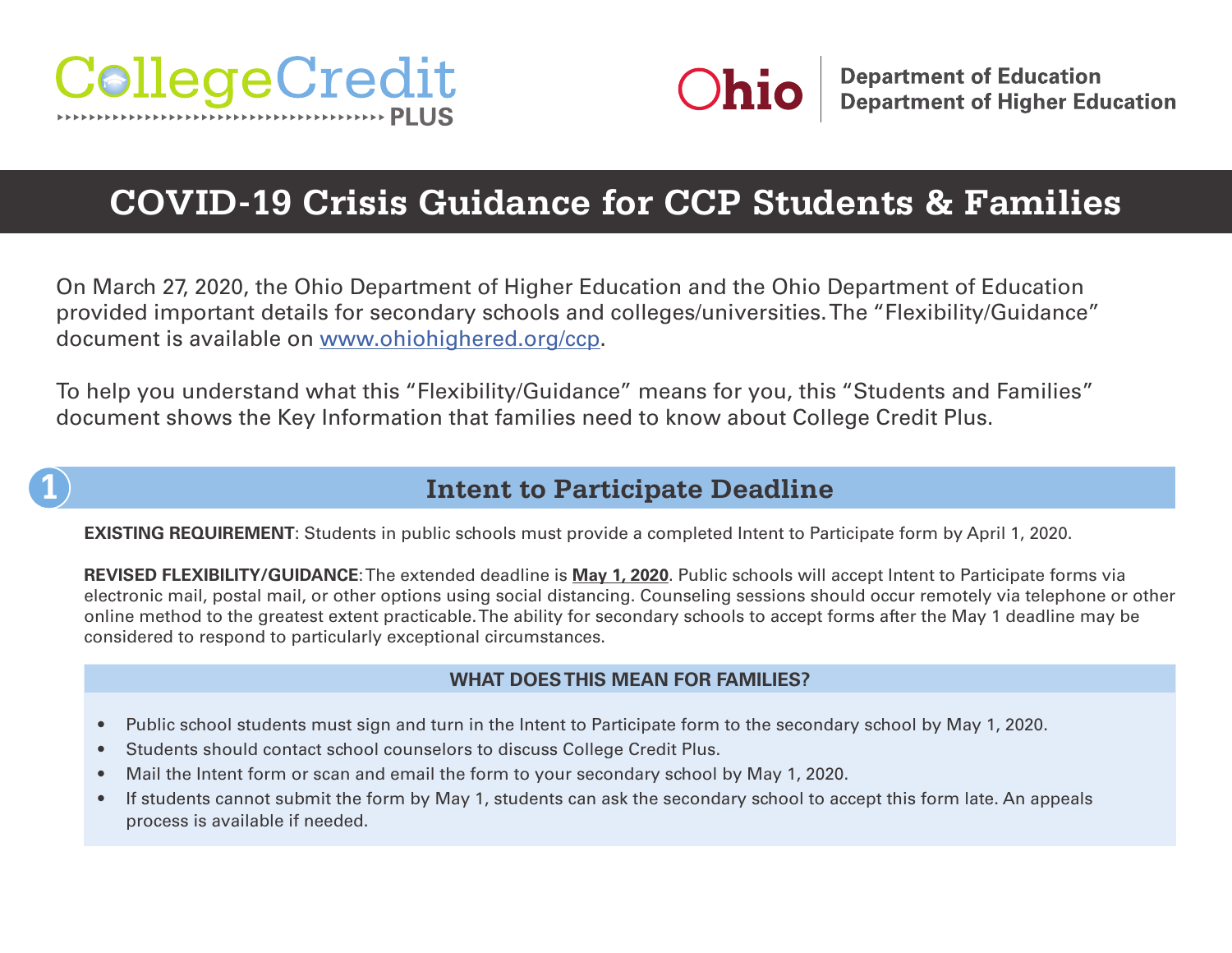

## **2 Intent to Participate & Funding Application**

**EXISTING REQUIREMENT:** Nonpublic and home school families must complete the electronic Intent to Participate acknowledgement and Funding Application by April 1, 2020.

**REVISED FLEXIBILITY/GUIDANCE:** The extended deadline for nonpublic students and home school students to complete the electronic Intent and Application is **May 1, 2020**. Families can upload the appropriate documents including admission letters from colleges (provisional or fully accepted or some other document showing progress with application). The date of May 1, 2020 allows for timely processing of applications so that students can receive funding award letters and participate during summer term, if they so choose.

- Private school and home school students and parents must apply for College Credit Plus funding by May 1, 2020.
- Download "Funding Application Manual" on [www.ohiohighered.org/ccp/students-families](http://www.ohiohighered.org/ccp/students-families) for step-by-step instructions.
- Parents must access and complete the electronic application and Intent to Participate on behalf of their students.
- Students must be considered eligible to participate and must be accepted by a college or university. Students should check with the college of their choice for admission requirements. Students can also request a "provisional" letter of acceptance from the college to upload if a full acceptance letter is not available before the deadline.
- Email [ccp@education.ohio.gov](mailto:ccp@education.ohio.gov) for questions.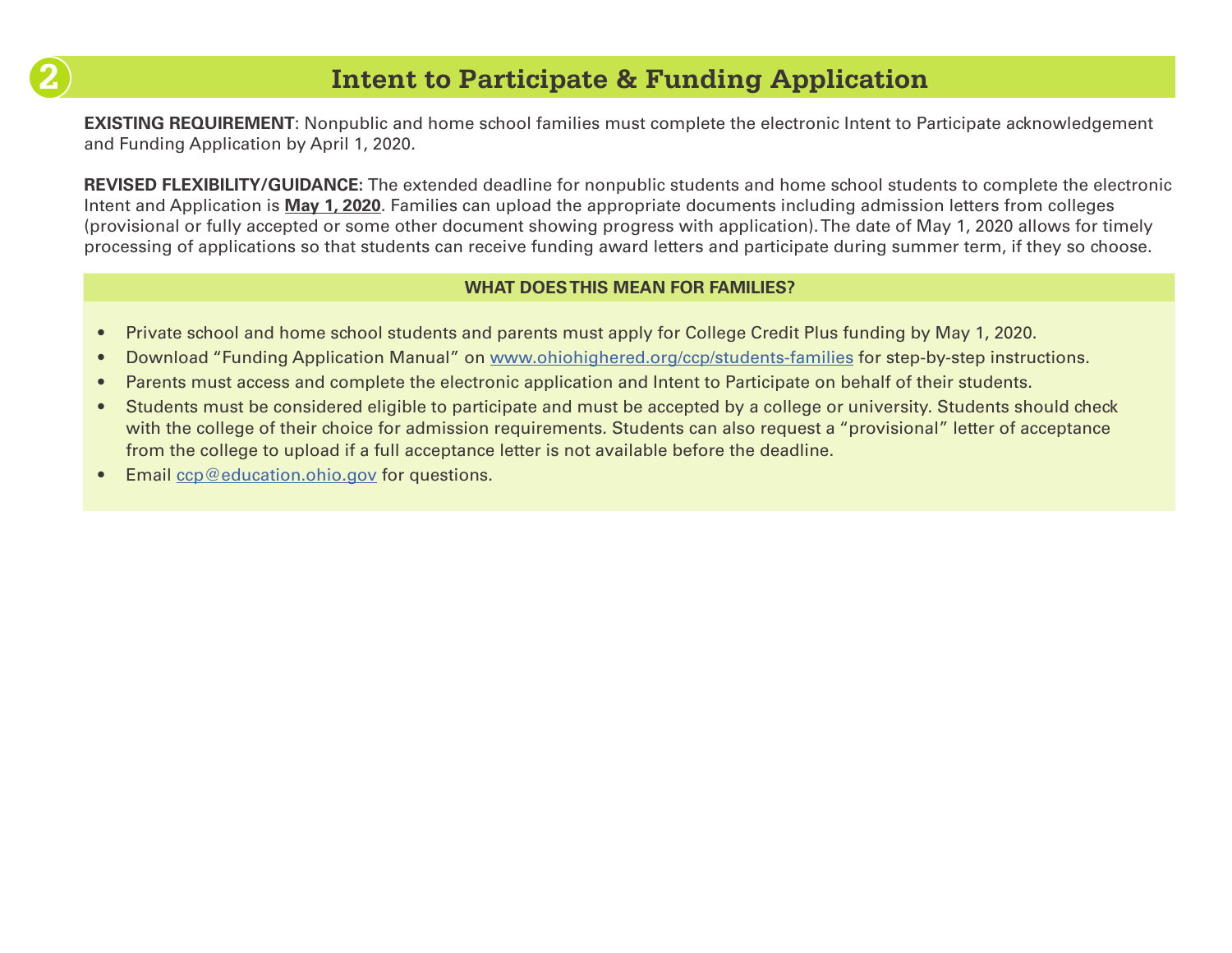

## **3 Student Eligibility**

**EXISTING REQUIREMENT**: Colleges/universities cannot test new students for **summer term** enrollment for eligibility and admission consideration due to shut down of campuses and ACT/SAT testing.

Depending on length of pandemic, colleges cannot test new students for **fall term** eligibility and admission consideration.

#### **REVISED FLEXIBILITY/GUIDANCE:** For summer and fall terms 2020:

- 1. In order to meet student eligibility requirements, a student shall have an overall high school grade point average (GPA) of 3.0, if that prospective College Credit Plus (CCP) student has not had the opportunity to complete an assessment exam due to this emergency.
- 2. If a prospective CCP student had previously completed an assessment exam and did not meet student eligibility requirements based on those scores, a college can consider that student as eligible if the student has an overall high school grade point average of 3.0.
- 3. The institution of higher education still has the opportunity to use institutional standards for admission decisions and placement into courses.
- 4. Colleges shall collect data related to the multiple measures used in anticipation of reporting to the CCP Data Portal.
- 5. Once the student has been determined as eligible, has been admitted, and has enrolled in summer and/or fall term courses, the student remains eligible for the remainder of their participation in the program. There is no need to re-test for eligibility purposes.

- New students may not be able to complete assessment exams (e.g., Accuplacer, ACT, SAT) for eligibility requirements for summer or fall 2020.
- Colleges can use a student's high school GPA to determine eligibility instead of the assessment exam. Students can be considered eligible to participate with an overall high school GPA of 3.0.
- Students also must meet admission requirements of college which may be more selective than eligibility requirements.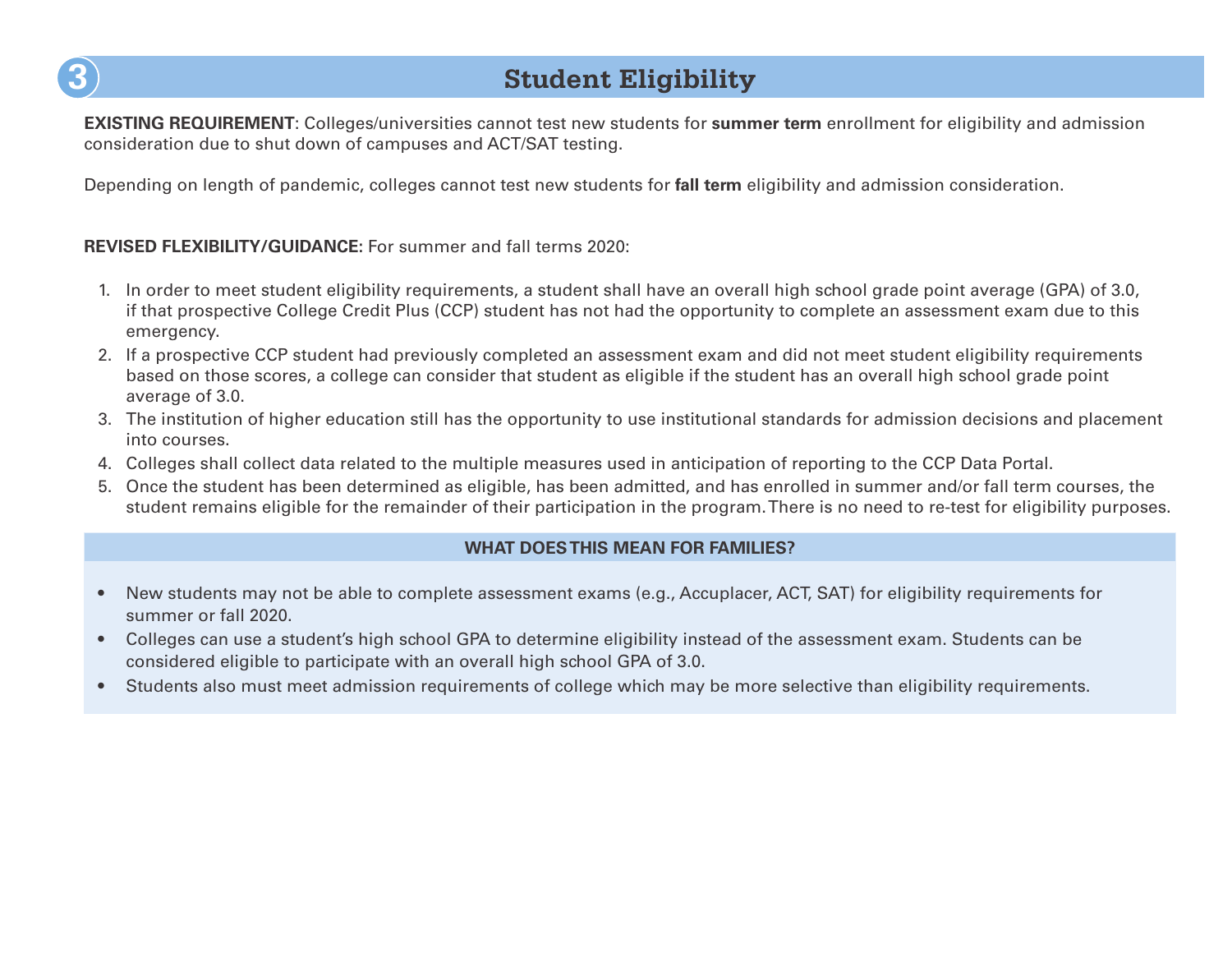### **4 Grading CCP Courses using Pass/Fail**

**EXISTING REQUIREMENT:** Many colleges want to give the option for students to have Credit/No Credit or Pass/Fail (or some other similarly named grade) on a college transcript in lieu of a final letter grade. Currently, administrative code lists Pass/Fail graded courses as "nonallowable" for College Credit Plus, unless that course is an internship course. The rule does not apply to a transferable course that is graded on a pass/fail basis for all students enrolled in the course.

### **REVISED FLEXIBILITY/GUIDANCE:**

- 1. For spring term 2020, if a college or university provides the option for all enrolled students to choose a Pass/Fail grade for a course section, then a College Credit Plus student is permitted to choose a Pass/Fail grade under these circumstances. A student shall have the option of either a P/F or a letter grade.
- 2. Students shall be advised by secondary school and college staff that a P/F grade may have future implications on weighted grading and class rank at the secondary school, NCAA eligibility, OHSAA eligibility, and certain graduation seals that require a grade of B or better.
- 3. Secondary schools will recognize a passing grade in a college course and provide high school credit for that course as a substitution for a high school graduation requirement.
- 4. If the reason for the student's grade of "F" or failing the course on a P/F scale is due to a lack of technology, lack of internet access, or other COVID-19-related disruptions, and the option of withdrawing is not available to the student from the college, then the secondary school shall not seek reimbursement from that student/family for this course.

- Some colleges are offering students the option to earn a Passing or Failing (P/F) grade for spring 2020 instead of a letter grade (A, B, C, D, F).
- Students should talk to their school counselors and college advisors about this option.
- A P/F grade may impact high school graduation, athletic eligibility, and future financial aid or college decisions.
- If the reason for the student's grade of "Failing" is due to a lack of technology, internet access, or other COVID-19-related disruptions, and the option of withdrawing is not available, the secondary school cannot seek reimbursement for the course from the family/student.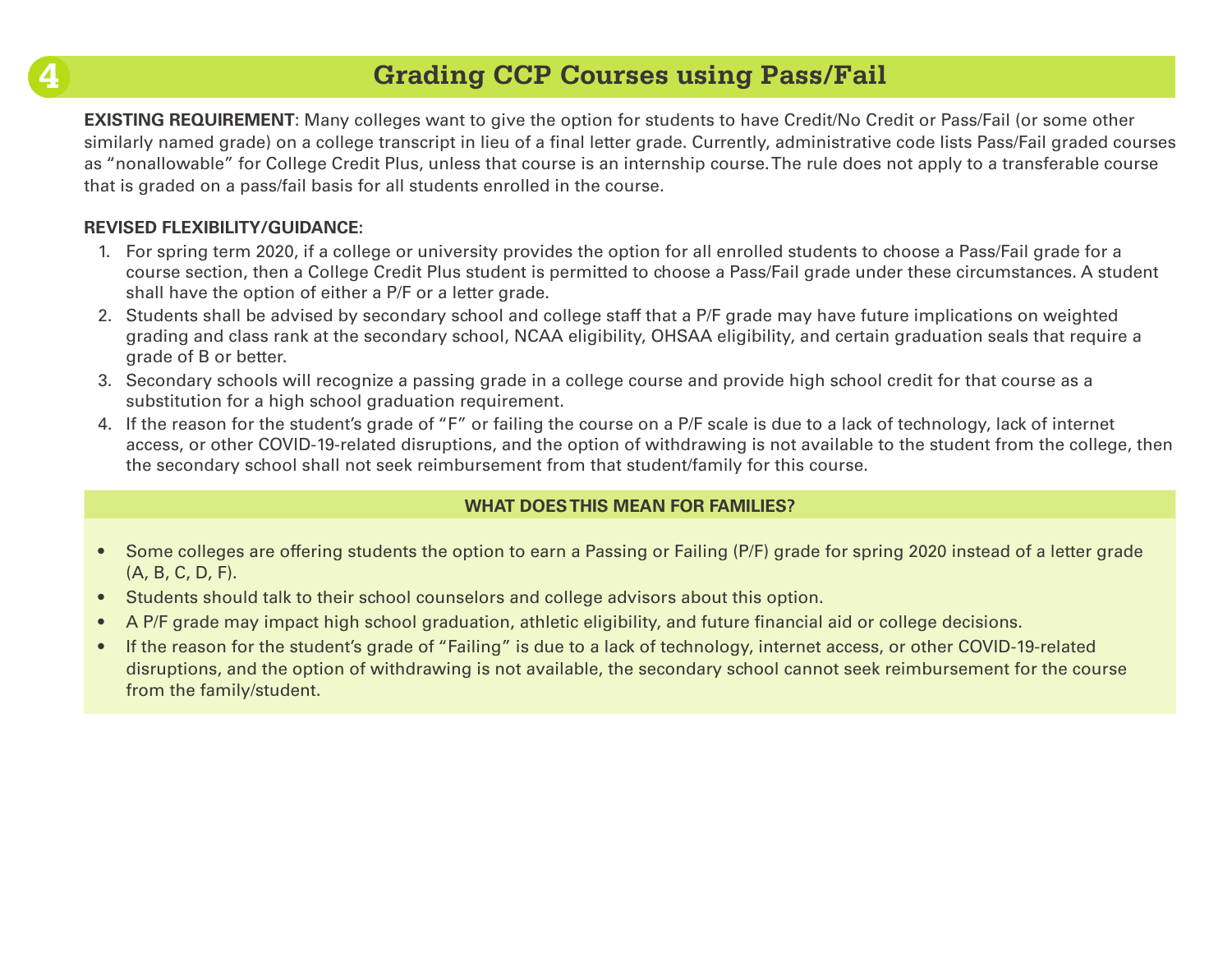### **5 Withdrawing from Spring 2020 Courses**

**EXISTING REQUIREMENT:** Colleges are giving the option for all students to choose to withdraw after the census date. The issue is that secondary schools could seek reimbursement from student and the W grade could be used in calculating underperformance (CCP Probation).

#### **REVISED FLEXIBILITY/GUIDANCE:**

- 1. If the colleges provide the option to withdraw to all students, then CCP students may choose to withdraw from college courses of the spring term 2020 due to the impact of the COVID-19 pandemic after the census date.
- 2. The institution of higher education will determine the final date by which a student may withdraw.
- 3. Since the student had completed a large portion of the course and had been enrolled beyond the census date, the college will report this enrollment to the CCP Data Portal as normally would occur (if they had not already done so). The secondary school will follow the regular process of reviewing/approving the course within the ODDEX system (if they had not already done so).
- 4. If the reason for the student's withdrawal is due to a lack of technology, lack of internet access, or other COVID-19-related disruptions, then the secondary school shall not seek reimbursement from that student/family.
- 5. Secondary schools shall carefully counsel the students of the impact of this withdrawal on current or future graduation requirement implications.
- 6. Secondary schools will not use this withdrawal as part of the consideration for CCP Probation or CCP Dismissal.
- 7. Colleges and universities shall carefully advise the students of the impact of this withdrawal on any satisfactory academic progress policies, future financial aid, or admission considerations for now and in the future.
- 8. Colleges and universities shall communicate the requests for withdrawal with the students' secondary schools immediately.

- Some colleges are offering students the option to withdraw from college courses for spring 2020.
- Students should talk to their school counselors and college advisors about this option.
- A "W withdrawal" grade may impact current or future high school graduation requirements.
- If the reason for the "W" is due to a lack of technology, internet access, or other COVID-19-related disruptions, the secondary school cannot seek reimbursement for the course from the family/student.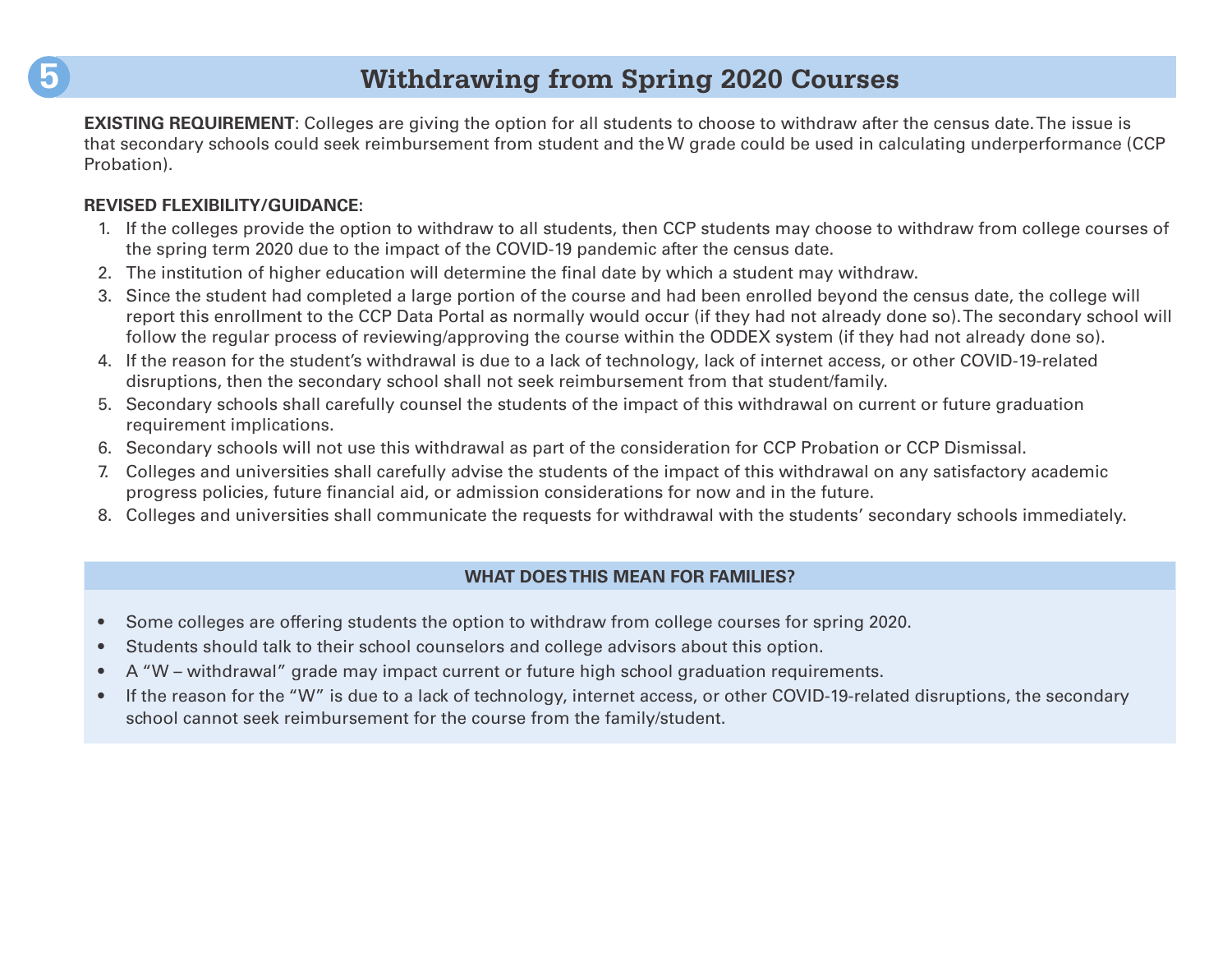# **6**

**7**

### **Payment of Spring 2020 Courses**

**EXISTING REQUIREMENT:** In various scenarios, the secondary schools are concerned about financial responsibility for courses that may not be completed due to access to labs or to technology/software. Colleges are concerned about reimbursement for courses that are now online and would be reimbursed at a higher default rate.

**REVISED FLEXIBILITY/GUIDANCE:** Since the courses for spring 2020 have completed a large portion of the term, the funding process will remain the same as long as the courses are still in progress. The original delivery mode will remain the same for reporting purposes for spring 2020 even if the course was converted to online.

#### **WHAT DOES THIS MEAN FOR FAMILIES?**

• This information is primarily for colleges and public secondary schools.



## **Approved High School Teacher Observations**

**EXISTING REQUIREMENT**: Colleges must complete annual observations of approved high school teachers.

**REVISED FLEXIBILITY/GUIDANCE:** For spring 2020, this required observation will be waived, if it has not already been completed and documented. The college/university shall communicate this waiver to the teacher and prepare a plan for the observation to occur at the next available opportunity when classes resume during the 2020-2021 academic year.

#### **WHAT DOES THIS MEAN FOR FAMILIES?**

• This information is primarily for colleges and public secondary schools.